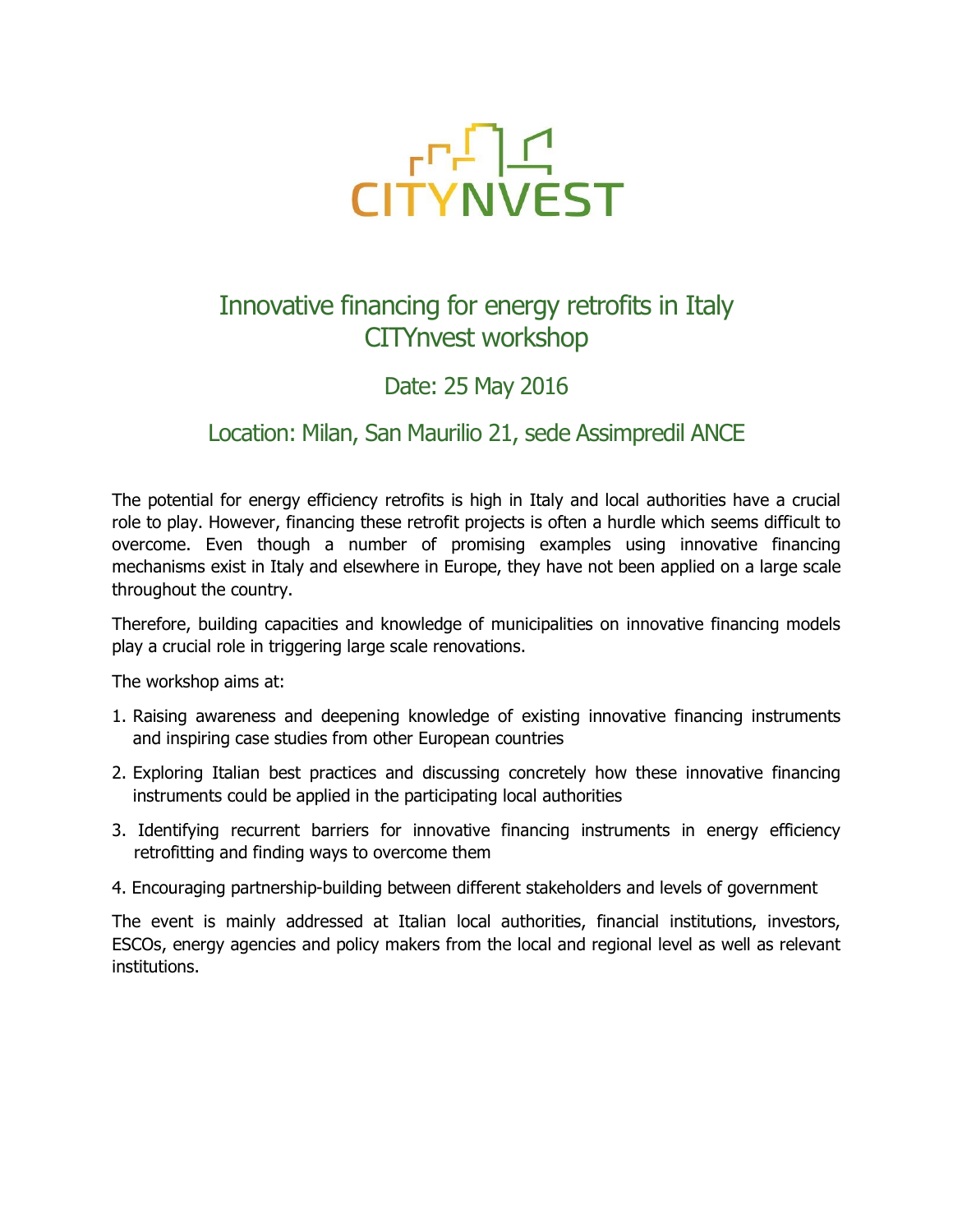# CITYNVEST

### Draft agenda

Moderator: Karl-Ludwig Schibel, Climate Alliance Italy

| $9:00 - 9:30$      | <b>Registration</b>                                                                                                                                                                                                                                                                                                                                                                                                                           |
|--------------------|-----------------------------------------------------------------------------------------------------------------------------------------------------------------------------------------------------------------------------------------------------------------------------------------------------------------------------------------------------------------------------------------------------------------------------------------------|
| $9:30 - 9:40$      | <b>Welcome</b>                                                                                                                                                                                                                                                                                                                                                                                                                                |
|                    | Roberto Mangiavacchi, Assimpredil Ance<br>Cecilia Hugony, Renovate Italy                                                                                                                                                                                                                                                                                                                                                                      |
| $9:40 - 9:50$      | <b>Introduction</b>                                                                                                                                                                                                                                                                                                                                                                                                                           |
|                    | Giulio Guerzoni, Deputy Mayor, Modena, Board member of Climate Alliance                                                                                                                                                                                                                                                                                                                                                                       |
| $9:50 - 10:20$     | <b>Keynote - How to kick-off energy efficiency programs via innovative</b><br>financing solutions - lessons learned from CITYnvest                                                                                                                                                                                                                                                                                                            |
|                    | Miguel Casas, Energinvest (BE)                                                                                                                                                                                                                                                                                                                                                                                                                |
| $10:20 -$<br>11:20 | Presentations of inspiring examples                                                                                                                                                                                                                                                                                                                                                                                                           |
|                    | Facilitating territorial energy services markets<br>Christoph Thomsen, KEA, Climate Protection and Energy Agency of<br>Baden-Württemberg (DE)<br>Supporting municipalities through the bundling of projects and joint<br>calls for tenders<br>Piergabriele Andreoli, Agency for Energy and Sustainable Development<br>of Modena<br>Creating a revolving fund for energy efficiency with ERDF funding<br>Ton Overmeire, City of The Hague (NL) |
| $11:20 -$<br>11:30 | <b>Presentations of roundtables</b>                                                                                                                                                                                                                                                                                                                                                                                                           |
| $11:30 -$<br>11:50 | Coffee break                                                                                                                                                                                                                                                                                                                                                                                                                                  |
| $11:50 -$<br>13:20 | <b>Roundtable discussions</b>                                                                                                                                                                                                                                                                                                                                                                                                                 |









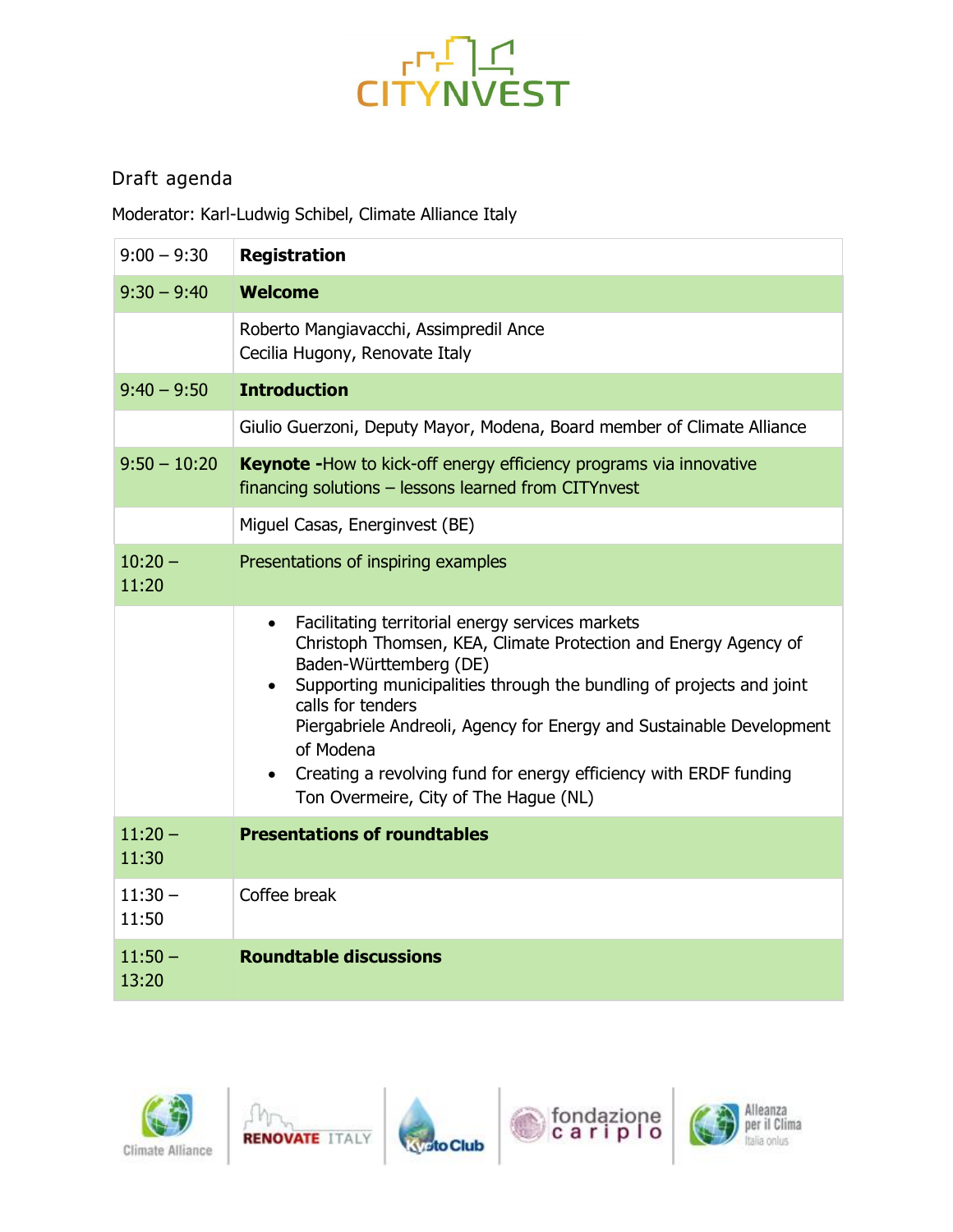

|           | Financing energy efficiency in public buildings<br>$\bullet$               |
|-----------|----------------------------------------------------------------------------|
|           | Coordination: Maria Berrini, AMAT<br>$\circ$                               |
|           | Agnese Presotto, City of Udine<br>$\circ$                                  |
|           | Piergabriele Andreoli, Agency for Energy and Sustainable<br>$\circ$        |
|           | Development of Modena                                                      |
|           | Facilitating energy efficiency renovations of private buildings            |
|           | Coordination: Francesco Madonna, Ricerca sul Sistema Energetico<br>$\circ$ |
|           | Anna Maria Desiderà, Rödl & Partner<br>$\circ$                             |
|           | o Enzo Bertolotti, City of Parma<br>Daniela Luise, City of Padova          |
|           | $\circ$<br><b>Territorial energy services markets</b>                      |
|           | Coordination: Elodie Bossio, Covenant of Mayors Office<br>$\circ$          |
|           | Christoph Thomsen, KEA, Climate Protection and Energy<br>$\circ$           |
|           | Agency of Baden-Württemberg (DE)                                           |
|           | Federico Gargiulo, Environment Park, Torino<br>$\circ$                     |
|           | Innovative financing strategies for energy effiiciency                     |
|           | renovation from a financial institutions point of view                     |
|           | Coordination: Paolo Foà, Unicredit<br>$\circ$                              |
|           | Federico Beffa, Fondazione Cariplo<br>$\circ$                              |
|           | Mauro Conti, Bit spa<br>$\circ$                                            |
|           | Ton Overmeire, City of The Hague<br>$\circ$                                |
|           | Davide Vacher, Mansutti Assicurazioni<br>$\circ$                           |
| $13:20 -$ | Networking lunch                                                           |
| 14:20     |                                                                            |
| $14:20 -$ | <b>Feedback from the roundtables</b>                                       |
| 14:40     |                                                                            |
|           | 14:40-16:10 Panel discussion                                               |
|           | How to tap the potential of innovative financing in Italy and move towards |
|           | wide-scale implementation?                                                 |
|           | Chair: Sergio Zabot, Politecnico di Milano                                 |
|           | Virginio Trivella, Renovate Italy<br>$\bullet$                             |
|           | Mauro Conti, Bit spa<br>$\bullet$                                          |
|           | Silvano Bonelli, Munich RE                                                 |
|           | Maria Berrini, AMAT                                                        |
|           | Dino De Simone, Infrastrutture Lombarde                                    |
|           | Damiano di Simine, Legambiente<br>٠                                        |
|           | Massimiliano Ambrosecchia, Regione Lombardia                               |
|           |                                                                            |